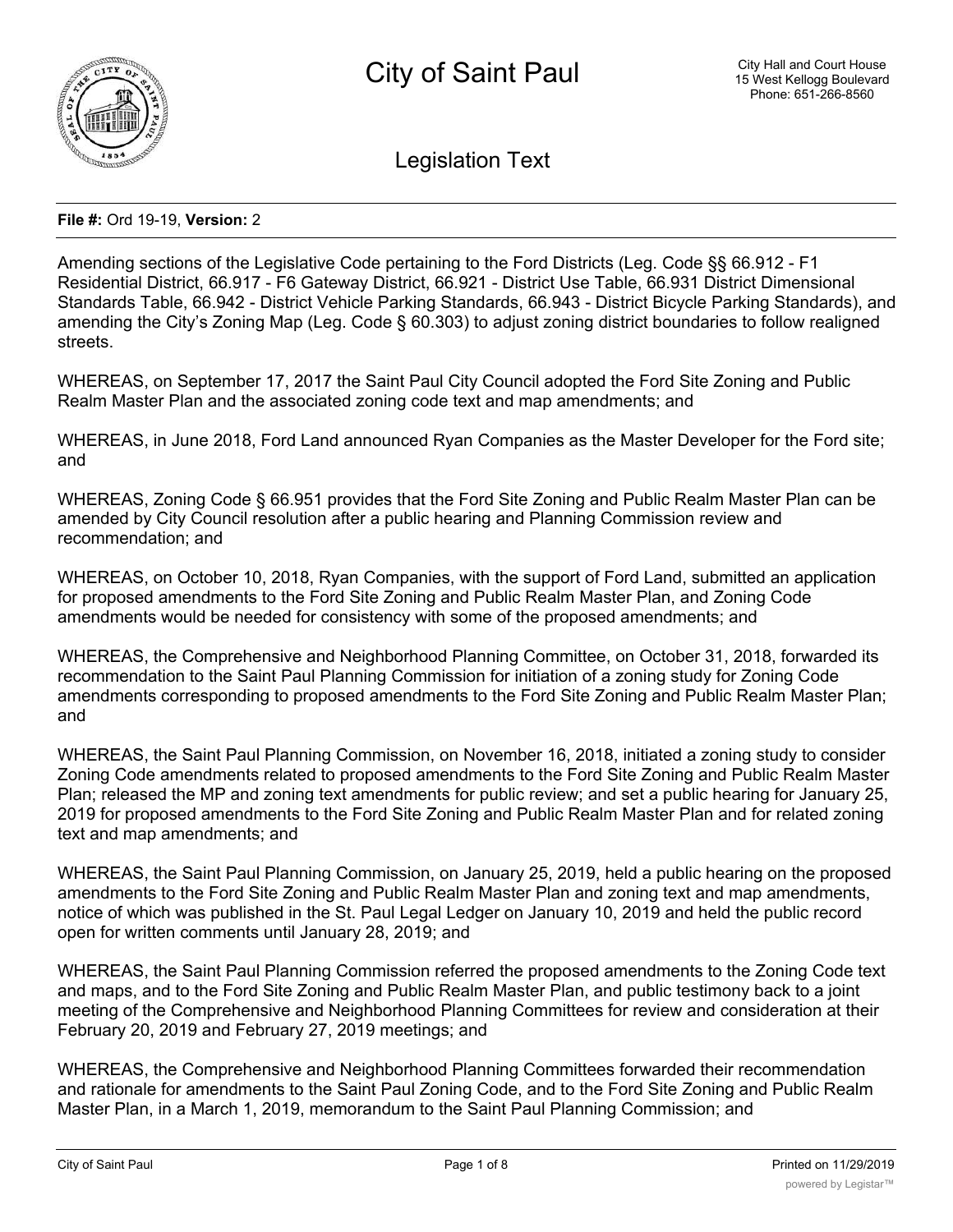WHEREAS, the Planning Commission, on March 8, 2019, based upon the Committee memorandum and public testimony received, recommended to the City Council certain amendments to the Ford Site Zoning and Public Realm Master Plan as well as amendments to Zoning Code § 66.900 Ford Districts, and to the zoning map for the Ford site;

NOW, THEREFORE THE COUNCIL OF THE CITY OF SAINT PAUL DOES ORDAIN:

That Saint Paul Code of Ordinances Article IX, § 66.900 Ford Districts is hereby amended to read as follows:

### **Section 1.**

# **Sec. 66.912. Intent, F1 river residential district.**

The F1 river residential district provides for high quality one-family, two-family and multi-family dwellings unit homes with two (2) up to six (6) dwelling units each and rear carriage house dwellings with an additional one (1) to two (2) dwelling units in a combined garage structure. The district is characterized by deep setbacks from Mississippi River Boulevard, consistent with the historic form along the parkway.

### **Section 2.**

### **Sec. 66.917. Intent, F6 gateway district.**

The F6 gateway district is intended to serve as the main entrance and economic heart of the Ford redevelopment site. The district provides for a variety of business and office uses independently or in combination with retail and service establishments. Limited employment-supporting housing. and civic and educational uses may also be present. The district is focused on employment activity and complementary work force services.

### **Section 3.**

### **Sec. 66.921. Ford district use table.**

Table 66.921, Ford district uses, lists all permitted and conditional uses in the F1-F6 Ford districts, and notes applicable development standards and conditions.

| <b>Use</b>                           | lF1 | lF2      | lF3 | lF4 | lF5 | IF6 | Definition<br>(d)<br><b>Standards</b><br>(s) |
|--------------------------------------|-----|----------|-----|-----|-----|-----|----------------------------------------------|
| <b>Residential Uses</b>              |     |          |     |     |     |     |                                              |
| Dwellings                            |     |          |     |     |     |     |                                              |
| One-family dwelling                  |     |          |     |     |     |     | (d)                                          |
| Two-family dwelling                  | P   |          |     |     |     |     | (d)                                          |
| Multiple-family dwelling             | P   | P        | P   | P   | P   | P   | (d)                                          |
| Carriage house dwelling              | P   | <b>P</b> |     |     |     |     | (d)                                          |
| Mixed Commercial-Residential Uses    |     |          |     |     |     |     |                                              |
| Home occupation                      | P   | P        | P   | P   | P   | P   | (d), (s)                                     |
| Live-work unit                       |     | P        | P   | P   | P   | P   | (d), (s)                                     |
| Mixed residential and commercial use |     | P        | P   | IP  | P   | P   |                                              |
| Congregate Living                    |     |          |     |     |     |     |                                              |

Table 66.921. Ford District Uses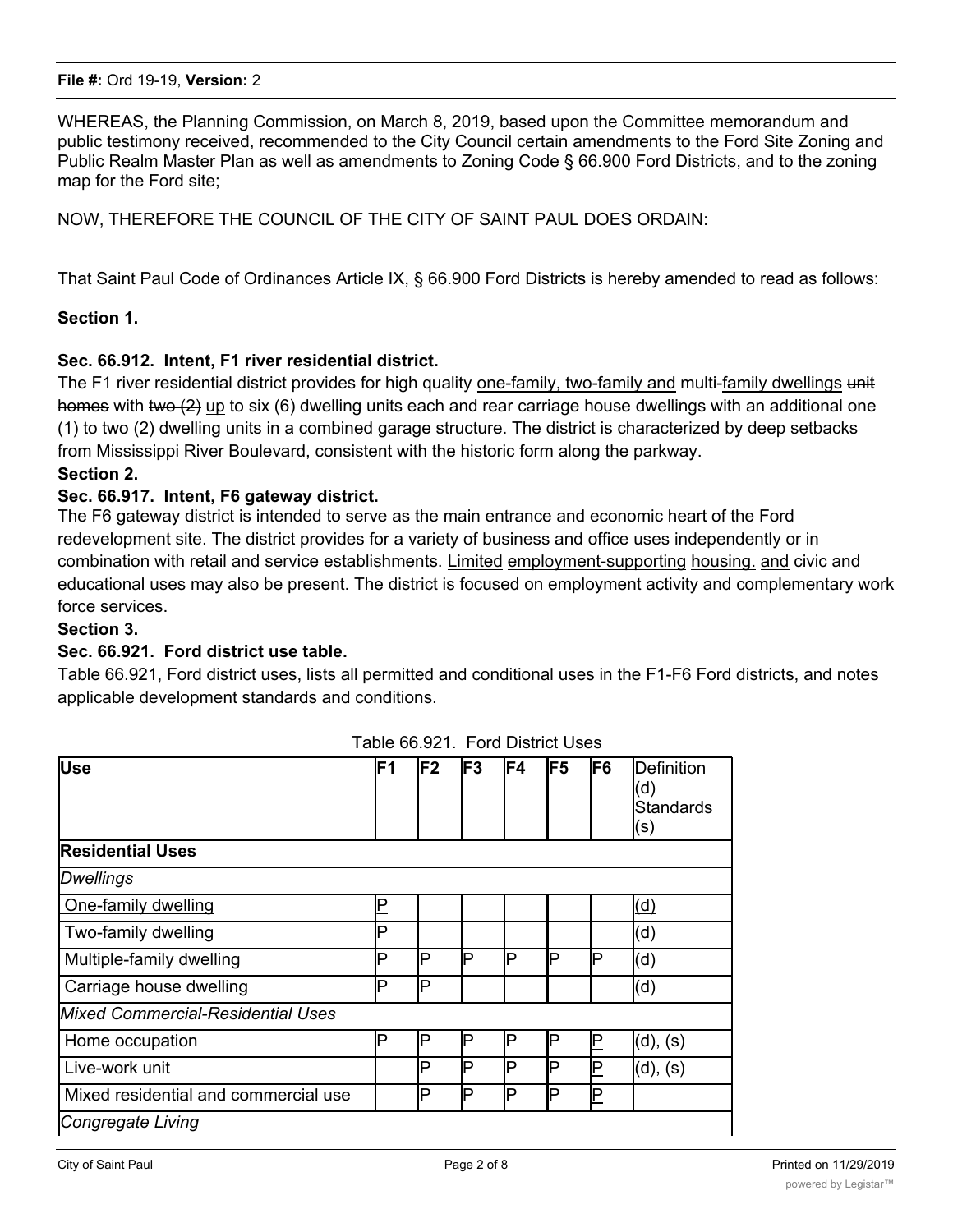*Congregate Living*

| Adult care home                                          |     | P                       | P                       | P                       | P                       | P                       | (d)      |
|----------------------------------------------------------|-----|-------------------------|-------------------------|-------------------------|-------------------------|-------------------------|----------|
| Community residential facility, licensed<br>correctional |     | $\overline{\text{C}}$   | $\overline{\text{C}}$   | $\overline{\text{C}}$   |                         |                         | (d), (s) |
| Dormitory                                                |     |                         |                         | P                       | P                       |                         | (d), (s) |
| <b>Emergency housing facility</b>                        |     | Ć                       | $\overline{\text{C}}$   | Ć                       |                         |                         | (d), (s) |
| Foster home                                              | P   | P                       | P                       | $\overline{\mathsf{P}}$ |                         |                         | (d)      |
| Shareable housing                                        |     | $\overline{\mathsf{P}}$ | $\overline{\mathsf{P}}$ | $\overline{\mathsf{P}}$ | b                       |                         | (d)      |
| Shelter for battered persons                             | P/C | P/C                     | P/C                     | P/C                     | P/C                     |                         | (d), (s) |
| Sober house                                              | P/C | P/C                     | P/C                     | P/C                     | P/C                     |                         | (d), (s) |
| Supportive housing facility                              | P/C | IP                      | P                       | P                       | P                       |                         | (d), (s) |
| <b>Civic and Institutional Uses</b>                      |     |                         |                         |                         |                         |                         |          |
| Club, fraternal organization, lodge hall                 |     | P                       | P                       | P                       | P                       |                         | (d)      |
| College, university, specialty school                    |     | $\overline{\mathsf{P}}$ | $\overline{\mathsf{P}}$ | $\overline{\mathsf{P}}$ | $\overline{\mathsf{P}}$ | P                       | (d), (s) |
| Day care, primary and secondary school                   |     | P                       | P                       | P                       | P                       | P                       | (d), (s) |
| Public library, museum                                   | P   | P                       | P                       | P                       | $\overline{P}$          | P                       |          |
| Public and private park, playground                      | Þ   | P                       | Þ                       | Þ                       | P                       | Þ                       |          |
| Recreation, noncommercial                                |     | $\overline{\mathsf{P}}$ | $\overline{\mathsf{P}}$ | $\overline{\mathsf{P}}$ | $\overline{\mathsf{P}}$ | $\overline{\mathsf{P}}$ | (d)      |
| Religious institution, place of worship                  |     | P                       | $\overline{\mathsf{P}}$ | $\overline{\mathsf{P}}$ | $\overline{\mathsf{P}}$ | $\overline{\mathsf{P}}$ | (d)      |
| <b>Public Services and Utilities</b>                     |     |                         |                         |                         |                         |                         |          |
| Antenna, cellular telephone                              | P/C | P/C                     | P/C                     | P/C                     | P/C                     | P/C                     | (d), (s) |
| Electric transformer or gas regulator<br>substation      |     |                         | P                       | P                       | P                       | P                       | (s)      |
| Municipal building or use                                | P   | P                       | P                       | P                       | P                       | P                       | (s)      |
| Public utility heating or cooling plant                  |     | P                       | Þ                       | P                       | P                       | P                       |          |
| Utility or public service building                       | P   | Þ                       | Þ                       | P                       | P                       | Þ                       | (d), (s) |
| <b>Commercial Uses</b>                                   |     |                         |                         |                         |                         |                         |          |
| Office, Retail and Service Uses                          |     |                         |                         |                         |                         |                         |          |
| General office, studio                                   |     | P                       | P                       | P                       | P                       | P                       | (d)      |
| <b>General retail</b>                                    |     | Þ                       | Þ                       | P                       | P                       | P                       | (d)      |
| Service business, general                                |     | Þ                       | Þ                       | Þ                       | P                       | Þ                       | (d)      |
| Service business with showroom or<br>workshop            |     | P                       | P                       | $\overline{\mathsf{P}}$ | P                       | P                       | (d)      |
| Animal day care                                          |     |                         |                         |                         | P                       | P                       | (d), (s) |
| <b>Business sales and services</b>                       |     |                         |                         |                         | P                       | Þ                       | (d)      |
| Dry cleaning, commercial laundry                         |     |                         | P                       | P                       | P                       |                         |          |
| Farmers market                                           |     | P/C                     | P/C                     | P/C                     | P/C                     | P/C                     | (d), (s) |
| Garden center, outdoor                                   |     |                         | P                       | P                       | P                       | P                       | (d)      |
| Greenhouse                                               |     |                         |                         | P                       | P                       | Þ                       | (d), (s) |
| Hospital                                                 |     |                         |                         | P                       | ΙP                      | $\overline{\mathsf{P}}$ | (d)      |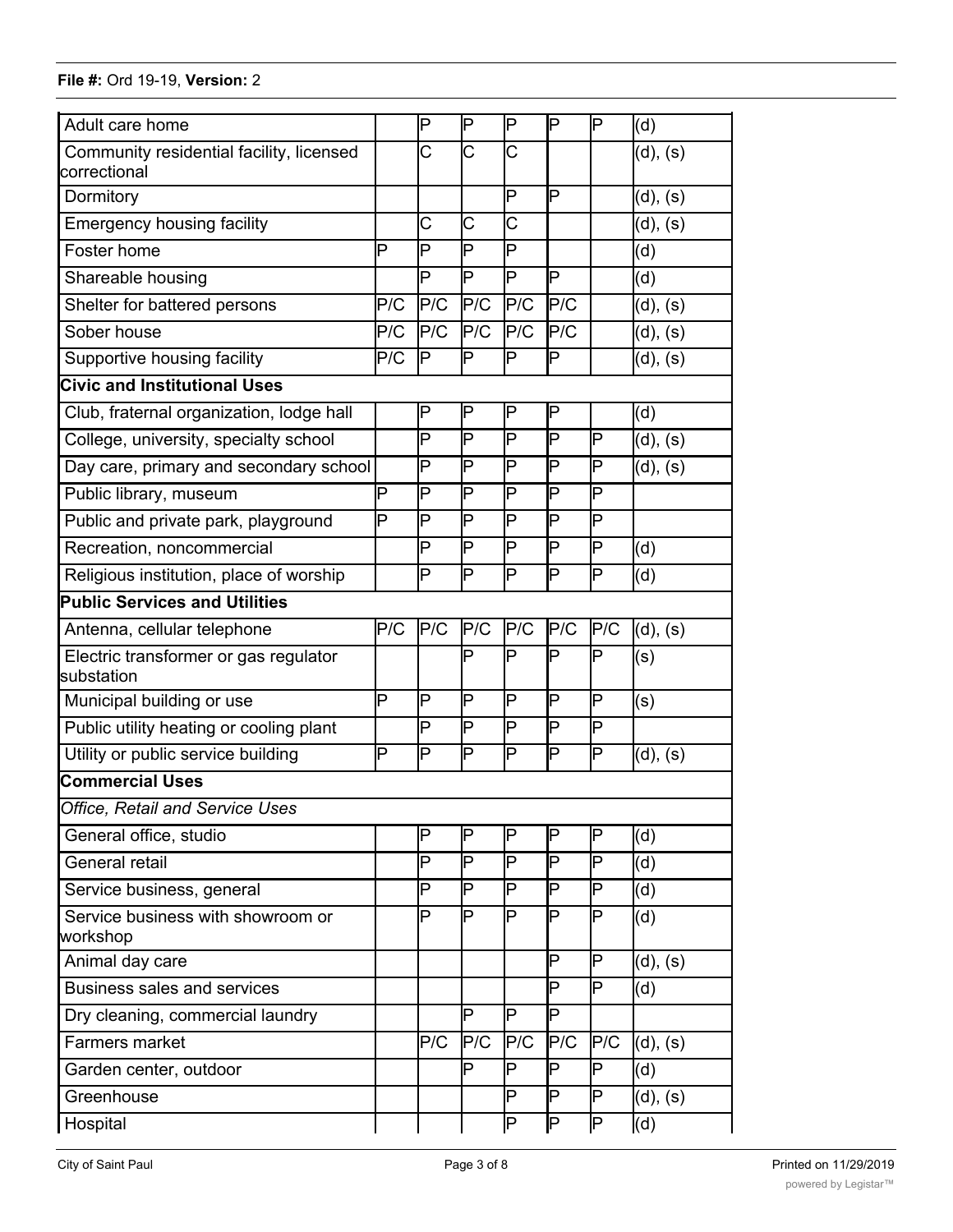| Mortuary, funeral home                           |     |                         |                         | P                       | P                       | Þ                       |          |
|--------------------------------------------------|-----|-------------------------|-------------------------|-------------------------|-------------------------|-------------------------|----------|
| Outdoor commercial use                           |     |                         | P/C                     | P/C                     | P/C                     | P/C                     | (d), (s) |
| Package delivery service                         |     |                         |                         |                         | P                       | P                       | (d)      |
| Small engine repair, automotive bench            |     |                         |                         |                         | P                       | P                       |          |
| work                                             |     |                         |                         |                         |                         |                         |          |
| Veterinary clinic                                |     | Þ                       | Þ                       | P                       | P                       | P                       | (d), (s) |
| <b>Food and Beverages</b>                        |     |                         |                         |                         |                         |                         |          |
| Bar                                              |     |                         |                         | P/C                     | P/C                     | P/C                     | (d), (s) |
| Brew on premises store                           |     |                         | Þ                       | P                       | P                       | P                       | (d), (s) |
| Coffee shop, tea house                           |     | P                       | Þ                       | Þ                       | P                       | Þ                       | (d)      |
| Restaurant                                       |     | P                       | $\overline{\mathsf{P}}$ | P                       | P                       | $\overline{\mathsf{P}}$ | (d), (s) |
| Restaurant, fast-food                            |     |                         |                         |                         | P/C                     | P/C                     | (d), (s) |
| Commercial Recreation, Entertainment and Lodging |     |                         |                         |                         |                         |                         |          |
| Bed and breakfast residence                      | P   |                         |                         |                         |                         |                         | (d), (s) |
| Health/sports club                               |     |                         | P                       | P                       | P                       | Þ                       | (d)      |
| Hotel, inn                                       |     |                         | P                       | $\overline{\mathsf{P}}$ | P                       | P                       |          |
| Indoor recreation                                |     |                         | C                       | C                       | Ć                       | Ć                       | (d), (s) |
| Reception hall/rental hall                       |     |                         | $\overline{\text{c}}$   | $\overline{\text{c}}$   | P                       | $\overline{P}$          |          |
| Short-term rental dwelling unit                  | P/C | P/C                     | P/C                     | P/C                     | P/C                     | P/C                     | (d), (s) |
| Theater, assembly hall, concert hall             |     |                         | С                       | C                       | С                       | Ć                       |          |
| <b>Automobile Services</b>                       |     |                         |                         |                         |                         |                         |          |
| Auto convenience market                          |     |                         |                         |                         | С                       |                         | (d), (s) |
| Auto service station, auto specialty store       |     |                         |                         |                         | $\overline{\text{c}}$   |                         | (d), (s) |
| Auto repair station                              |     |                         |                         |                         | Ć                       |                         | (d), (s) |
| Auto sales, indoor                               |     |                         |                         |                         | Ć                       |                         |          |
| Car wash, detailing                              |     |                         |                         |                         | $\overline{\text{C}}$   |                         | (s)      |
| <b>Parking Facilities</b>                        |     |                         |                         |                         |                         |                         |          |
| Parking facility, commercial                     |     | С                       | C                       | С                       | С                       | С                       | (d)      |
| Transportation                                   |     |                         |                         |                         |                         |                         |          |
| Bus or rail passenger station                    |     |                         |                         | С                       | С                       | C                       |          |
| Railroad right-of-way                            | C   | $\overline{\mathsf{C}}$ | $\overline{\text{C}}$   | $\overline{\text{c}}$   | $\overline{\mathsf{P}}$ | $\overline{\mathsf{P}}$ | (s)      |
| Limited Production, Processing and Storage       |     |                         |                         |                         |                         |                         |          |
| Agriculture                                      | P   | ΙP                      | ΙP                      | P                       | P                       | ΙP                      | (d), (s) |
| Brewery, craft                                   |     | Þ                       | Þ                       | P                       | P                       | Þ                       | (d)      |
| Distillery, craft                                |     |                         | P                       | Þ                       | P                       | Þ                       | (d)      |
| Finishing shop                                   |     |                         |                         |                         | P                       | P                       | (d), (s) |
| Limited production and processing                |     |                         | P                       | P                       | P                       | P                       | (d), (s) |
| Mail order house                                 |     |                         | ╔                       | ╔                       | ΙP                      | ╔                       |          |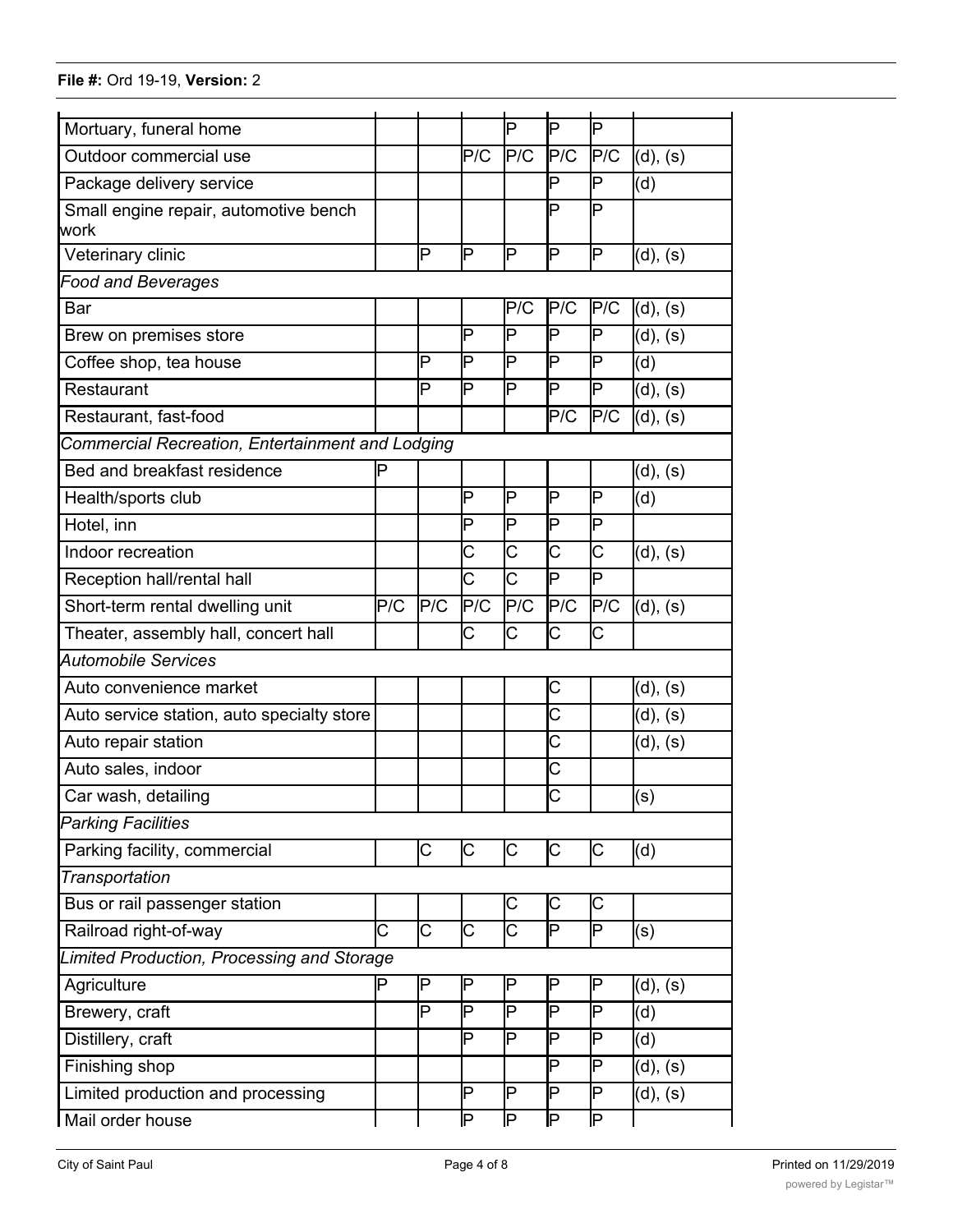| Printing and publishing                         |   |    |    | D | E | ▫  |          |
|-------------------------------------------------|---|----|----|---|---|----|----------|
| Recycling drop-off station                      |   |    |    |   |   | IС | (d), (s) |
| Research, development and testing<br>laboratory |   |    |    |   | D | D  |          |
| Wholesale establishment                         |   |    |    |   | D |    | (d)      |
| Winery, craft                                   |   | IÞ | םו | D | Е | Þ  | (d)      |
| <b>Accessory Uses</b>                           |   |    |    |   |   |    |          |
| Accessory use                                   | ◻ | □  |    | □ |   |    | (d), (s) |
| Dwelling unit, accessory                        | D |    |    |   |   |    | (S       |
|                                                 |   |    |    |   |   |    |          |
|                                                 |   |    |    |   |   |    |          |

P - Permitted use C - Conditional use requiring a conditional use permit

Notes to table 66.921, Ford district uses:

(d) Definition for the use in Chapter 65, Land Use Definitions and Development Standards.

(s) Standards and conditions for the use in Chapter 65, Land Use Definitions and Development Standards. **Section 4.**

# **Sec. 66.931. Ford district dimensional standards table.**

Table 66.931, Ford district dimensional standards, sets forth density and dimensional standards that are specific to Ford districts. These standards are in addition to the provisions of chapter 63, regulations of general applicability. Where an existing building does not conform to the following requirements, the building may be expanded without fully meeting the requirements as long as the expansion does not increase the nonconformity.

| <b>Building Type by</b><br>Zoning District (a) | Floor Area<br>Ratio Min.<br>- Max | Lot<br>Width<br>Min.<br>(feet) | <b>Building</b><br>Width<br>lMax.<br>$(\text{feet})$ | (feet) | <b>Building HeisMax.</b> | Lot<br>Covera<br>ge by<br><b>Building</b> | <b>Building Setba</b><br>$(feet)$ (e) |                   |
|------------------------------------------------|-----------------------------------|--------------------------------|------------------------------------------------------|--------|--------------------------|-------------------------------------------|---------------------------------------|-------------------|
|                                                |                                   |                                |                                                      | Min.   | Max.                     |                                           | ROW<br>Min.-<br>Max.                  | (Interior<br>Min. |
| <b>F1</b> river residential                    |                                   |                                |                                                      |        |                          |                                           |                                       |                   |
| One-family<br>dwelling                         | $0.25 - 1.5$                      | 60                             | 60                                                   | 20     | 30                       | 40%                                       | $10 - 4010$<br>(g)                    |                   |
| Multi-unit home                                | $0.25 - 1.5$                      | 80                             | 60                                                   | 20     | 48                       | 40%                                       | 10 - 40 10<br>(g)                     |                   |
| Carriage house                                 | $0.25 - 1.5$                      | n/a                            | 60                                                   | ln/a   | 30                       | 40%                                       | $10 - 206(h)$<br>(g)                  |                   |
| <b>IF2</b> residential mixed low               |                                   |                                |                                                      |        |                          |                                           |                                       |                   |
| Townhouse,<br><b>Irowhouse</b>                 | $1.0 - 2.0$                       | 30                             | 150                                                  | 30     | 55                       | 50%                                       | 10 - 206 (h)                          |                   |
| Multifamily low                                | $1.0 - 2.0$                       | 60                             | 200                                                  | 30     | 55                       | 70%                                       | $10 - 206(h)$                         |                   |
| Carriage house                                 | $1.0 - 2.0$                       | n/a                            | 60                                                   | n/a    | 30                       | ber main<br>building                      | 10 - 20 6 (h)                         |                   |

Live/work 1.0 - 2.0 30 150 30 55 70% 5 - 20 6 (h)

# Table 66.931. Ford District Dimensional Standards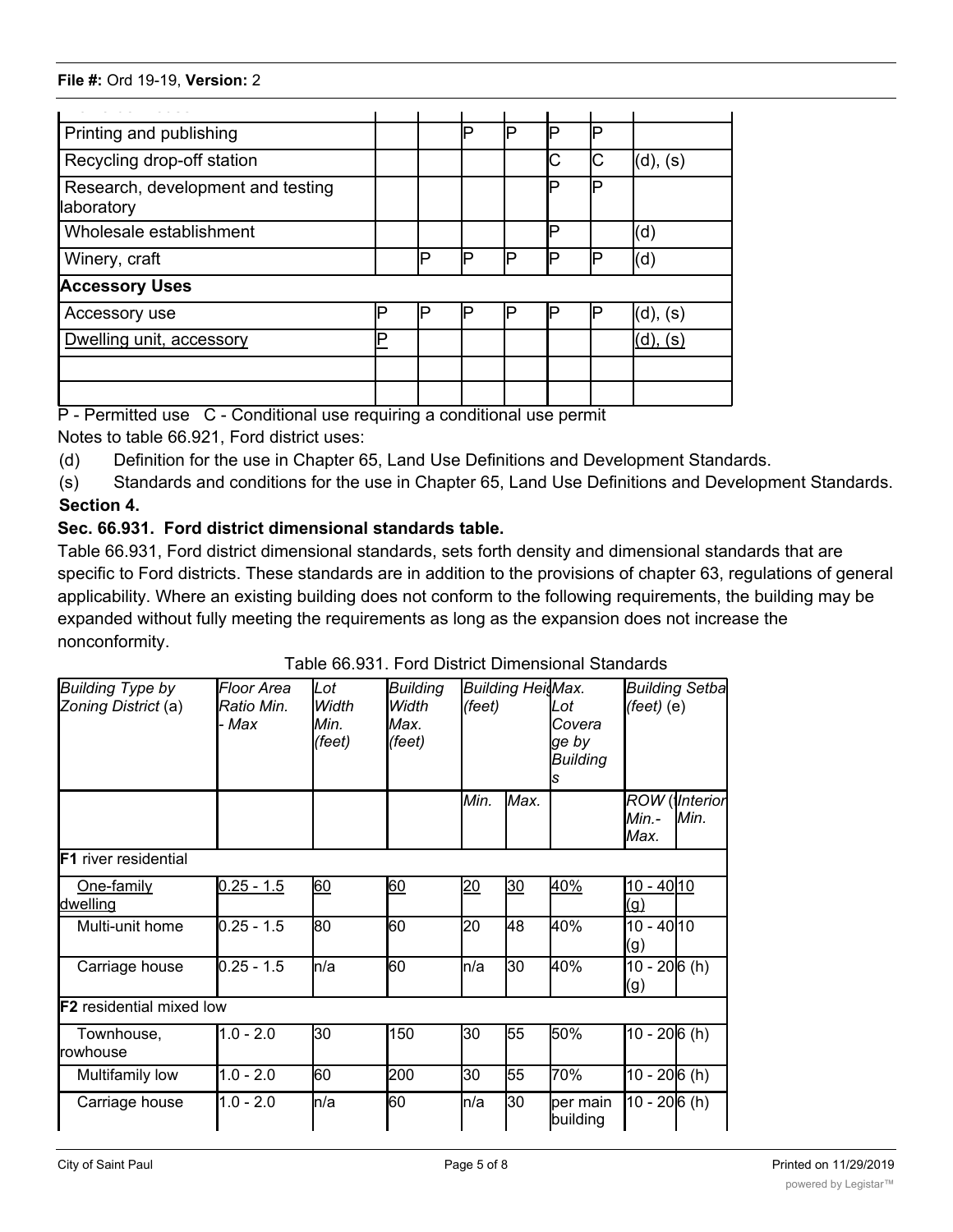| Live/work                          | $1.0 - 2.0$       | 30           | 150  | 30                        | 55                  | 70% | $5 - 20$            | $\overline{6}$ (h)   |
|------------------------------------|-------------------|--------------|------|---------------------------|---------------------|-----|---------------------|----------------------|
| Nonresidential or<br>mixed         | $1.0 - 2.0$       | n/a          | 500  | 30                        | 55                  | 70% | 5 - 15              | $\overline{6}$ (h)   |
| <b>IF3</b> residential mixed mid   |                   |              |      |                           |                     |     |                     |                      |
| Townhouse,<br>rowhouse             | $2.01.0 -$<br>4.0 | 30           | 150  |                           | 40 30 65 (b) 50%    |     | $10 - 206(h)$       |                      |
| Multifamily                        | $2.0 - 4.0$       | 60           | ln/a | 40                        | 65 (b) 70%          |     | $10 - 206(h)$       |                      |
| Live/work                          | $2.0 - 4.0$       | 30           | 150  | 40                        | 65 (b) 70%          |     | $5 - 20$            | 6(h)                 |
| Nonresidential or<br>mixed         | $2.0 - 4.0$       | n/a          | 500  | 40                        | 65 (b) 70%          |     | $\overline{5}$ - 15 | 6(h)                 |
| <b>F4</b> residential mixed high   |                   |              |      |                           |                     |     |                     |                      |
| Townhouse,<br>rowhouse             | 3.0 - 6.0         | 30           | 150  | 48                        | 75 (c) 50%          |     | $10 - 206(h)$       |                      |
| Multifamily<br>Imedium             | $3.0 - 6.0$       | n/a          | ln/a | 48                        | 75 (c) 70%          |     | $10 - 206(h)$       |                      |
| Live/work                          | $3.0 - 6.0$       | 30           | 150  | 48                        | 75 (c) 70%          |     | $5 - 20$            | 6(h)                 |
| Nonresidential or<br>mixed         | 3.0 - 6.0         | n/a          | 500  | 48                        | 75 (c) 70%          |     | $5 - 15$            | 6(h)                 |
| <b>IF5</b> business mixed          |                   |              |      |                           |                     |     |                     |                      |
| Nonresidential or<br>mixed         | $2.0 - 4.0$       | <b>l</b> n/a | 500  | 40                        | 75 (d) 70%<br>65(d) |     | $5 - 15$ 6 (h)      |                      |
| F6 gateway                         |                   |              |      |                           |                     |     |                     |                      |
| Nonresidential or<br><b>Imixed</b> | $1.0 - 3.0$       | <b>l</b> n/a | 500  | 30                        | 65                  | 70% | $5 - 15$ 6 (h)      |                      |
| Min. - Minimum                     | Max. - Maximum    |              |      | ROW - Public Right-of-Way |                     |     |                     | n/a - not applicable |

Multifamily low  $1.0$  -  $2.0$   $\pm$  2.0  $\pm$  2.0  $\pm$  2.0  $\pm$  2.0  $\pm$  2.0  $\pm$  2.0  $\pm$  2.0  $\pm$ 

Notes to table 66.331, Ford district dimensional standards:

- (a) Building types are described and defined in Chapter 5 of the Ford Site Zoning and Public Realm Master Plan.
- (b) A maximum building height of seventy-five (75) feet may be permitted with a minimum ten (10) foot stepback from all minimum setback lines for all portions of the building above a height of twenty-five (25) feet.
- (c) All portions of a building above a height of twenty-five (25) feet shall be stepped back a minimum of ten (10) feet from all minimum setback lines. The maximum building height may exceed seventy-five (75) feet, to a maximum of one hundred ten (110) feet, subject to the following conditions:
	- (1) A minimum of one (1) acre of buildable land in the F1, F2, F3, and/or F4 districts shall have been dedicated or conveyed to the city for public use for parks, playgrounds, recreation facilities, trails, or open space, in excess of the amount of land required to be dedicated for parkland at the time of platting. Such dedication of the additional parkland must be consistent with the criteria for parkland dedication in section 69.511, and is subject to city council approval.
	- (2) Maximum developable gross floor area of dedicated land from (c)(1), based on its underlying zoning, may be transferred and added to development allowed in an F4-zoned area, in compliance with other applicable requirements for the district or building, such as FAR, setbacks and open space coverage.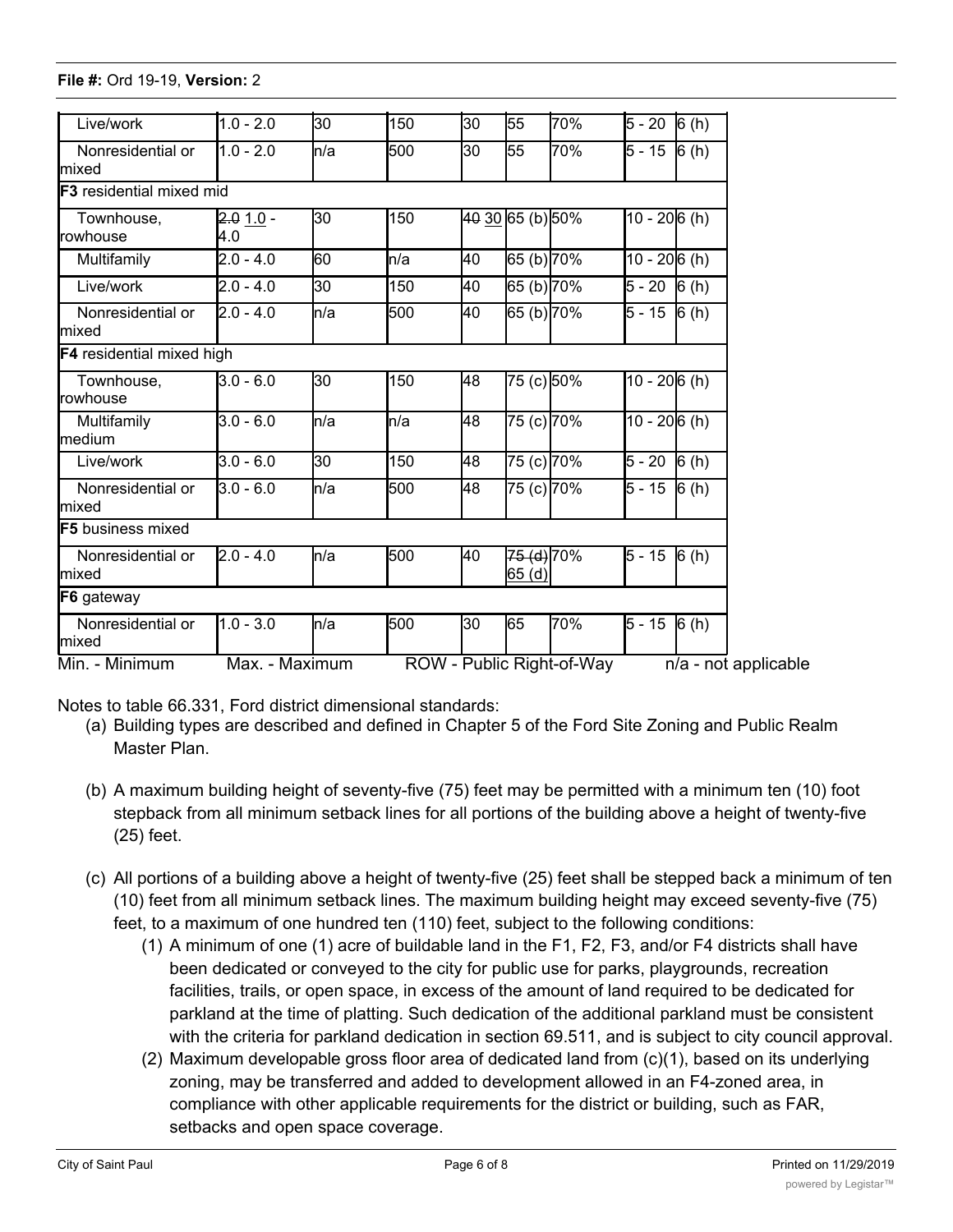- (d) All portions of a building above a height of twenty-five (25) feet shall be stepped back a minimum of ten (10) feet from all minimum setback lines. Building height may exceed sixty-five (65) feet, to a maximum of seventy-five (75) feet, with a minimum ten (10) foot stepback from all minimum setback lines for all portions of the building above a height of thirty (30) feet, except for corner elements and portions of the building facing the civic square identified in the Ford Site Zoning and Public Realm Master Plan, Chapter 7.
- (e) Building setback is the horizontal distance between a lot line and the nearest above-grade point of a building. An interior setback is measured from an interior lot line, which is a lot line separating a lot from another lot or lots. A public right-of-way (ROW) setback is measured from a lot line that is not an interior lot line: a lot line separating a lot from a street, alley, or public way.
- (f) Maximum building setback shall apply to at least sixty (60) percent of the building facade along the right-of-way.
- (g) Buildings shall be setback a minimum of thirty (30) feet, with no maximum setback, from a lot line separating a lot from Mississippi River Boulevard.
- (h) No setback is required for building walls containing no windows or other openings when the wall meets the fire resistance standards of the Minnesota State Building Code and there is a Common Interest Community (CIC) or recorded maintenance easement that covers the affected properties.

# **Section 5.**

# **Sec. 66.942. Ford district vehicle parking standards.**

Off-street parking shall be provided as follows. These requirements supersede the parking requirements in section 63.207.

| Land Use                          | <b>Minimum Number of Parking</b><br>Spaces | <b>Maximum Number of Parking</b><br>Spaces (a) |
|-----------------------------------|--------------------------------------------|------------------------------------------------|
| Residential, dwellings            | 0.75 space per dwelling unit               | 2 spaces per dwelling unit                     |
| Residential, congregate<br>living | 0.25 space per bedroom                     | 1 space per bedroom                            |
| <b>Nonresidential</b>             | 1 space per 600 square feet<br>GFA         | 1 space per 400200 square feet<br>IGFA         |

Table 66.942. Vehicle Parking Requirements by Use

GFA - Gross Floor Area

The *Ford Site Zoning and Public Realm Master Plan*, Chapter 4.7, sets vehicle parking facility standards that are in addition to the parking facility standards in chapter 63.

### **Section 6.**

# **Sec. 66.943. Ford district bicycle parking standards.**

Bicycle parking and related facilities shall be provided as follows:

| Table 66.943. Bicycle Parking Requirements by Use |  |  |
|---------------------------------------------------|--|--|
|                                                   |  |  |

| Land Use | Minimum Number of Bicycle Parking Spaces |  |  |  |
|----------|------------------------------------------|--|--|--|
|          |                                          |  |  |  |
|          |                                          |  |  |  |